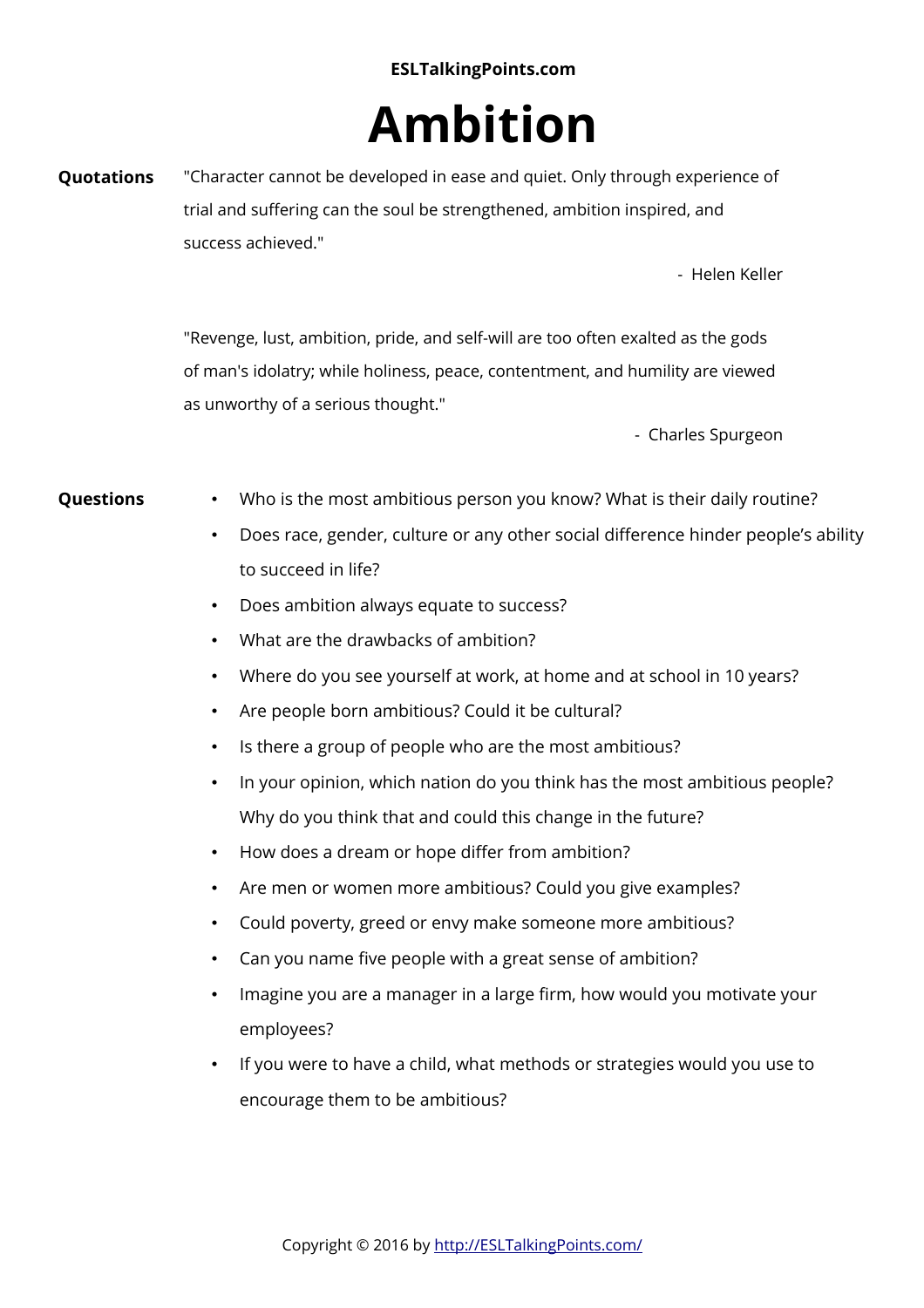**Vocabulary** Nouns: Promotion, Success, Status, Inherent, Excellence, Incentive Adjectives: Industrious, Reliable, Motivated, Eager, Driven, Ambitious,

> Incompetent, Personal, Monetary, Professional, Productive, Resourceful, Go-getter, Goal-orientated, Self-starting, Determined, Enthusiastic, Diligent

Verbs: Overachieve, Desire, Aspire, Strive, Attain, Elevate

**Promotion** is critical for **success** in any corporation which values highly productive individuals. Modern firms place a strong emphasis on being **resourceful** and **selfstarting** so as to be more autonomous. Such characteristics of **excellence** are hugely desired since businesses seek...

Task: Are you able to create a short paragraph, on the topic of ambition with the above language?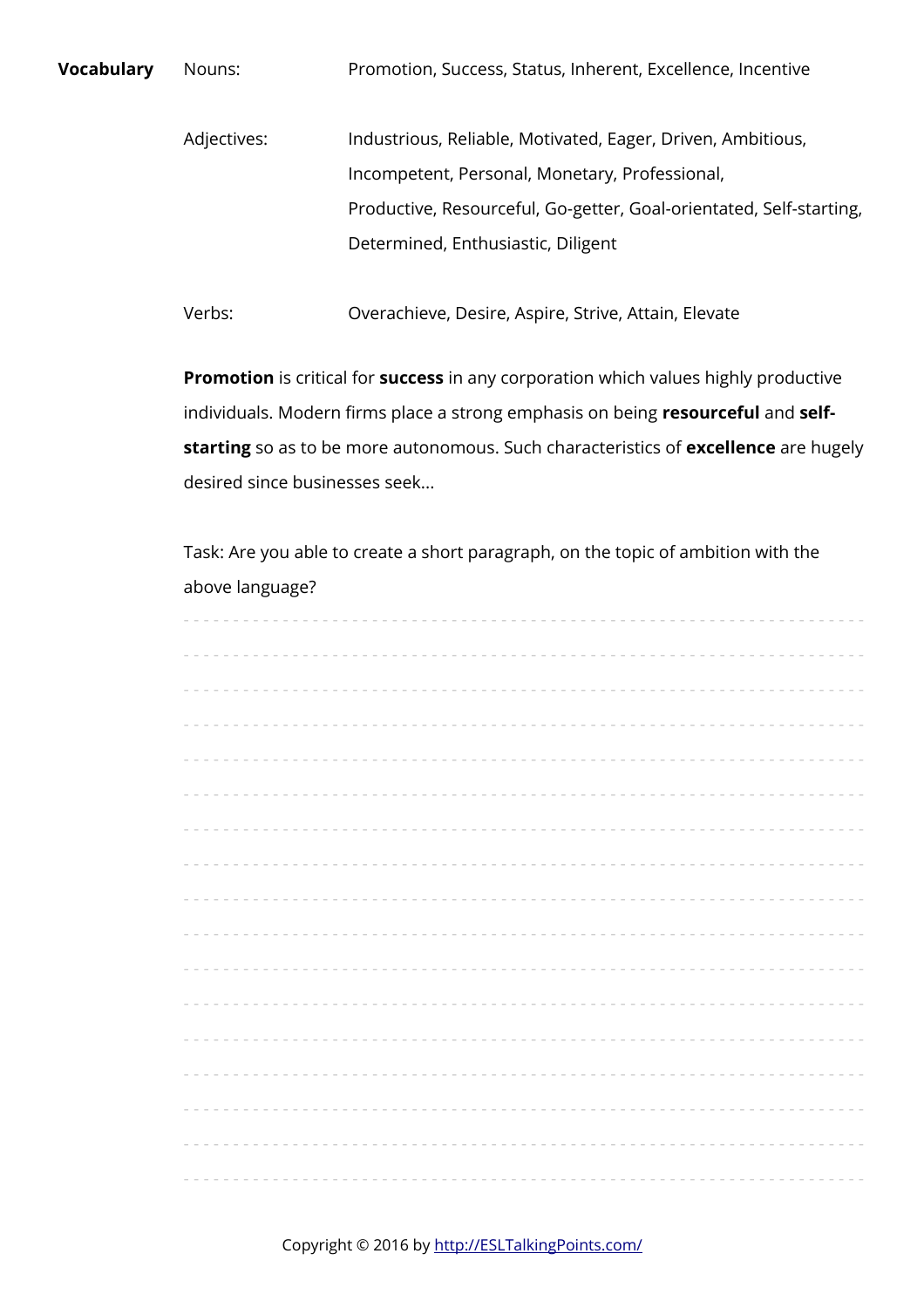**Language** *At all costs* = determined to achieve something, regards of the expense The company wanted to retain market share *at all costs*

> *beyond (one's) wildest dreams* = better than you imagined The charity received funds from the public that was *beyond their wildest dreams*

*Blood, sweat and tears* = project or action which requires really, really hard work Our research project has taken three members of staff almost 900 hours of work and lots of *blood, sweat and tears.*

**Buckle down** = apply yourself with determination, give full attention to something The HR team has been asked to create a quick presentation for this afternoon's meeting, we have approximately 45 minutes, so we better **buckle down**.

*Explore all avenues* = investigate all solutions

The CFO has convened this meeting to *explore all avenues* on our financial situation.

*Embark on* = to begin on a long project

Verizon's take over bid of Yahoo now means the company wishes to *embark on* a larger online presence focussing on niche engagement.

**Forge ahead** = to make progress really quickly

Upon launch of the company's latest product we have witnessed a fall in our share price, nevertheless we need to *forge ahead* and speak to our regional agents.

*Get ahead* = to progress and achieve success To *get ahead* it's always wise to improve your soft skills.

*Go the extra mile* = to do more than what is expected of you The meeting with our maintenance team was really fruitful and included a lot of detail that we seemed to have missed; it's really obvious they *went the extra mile* with their research.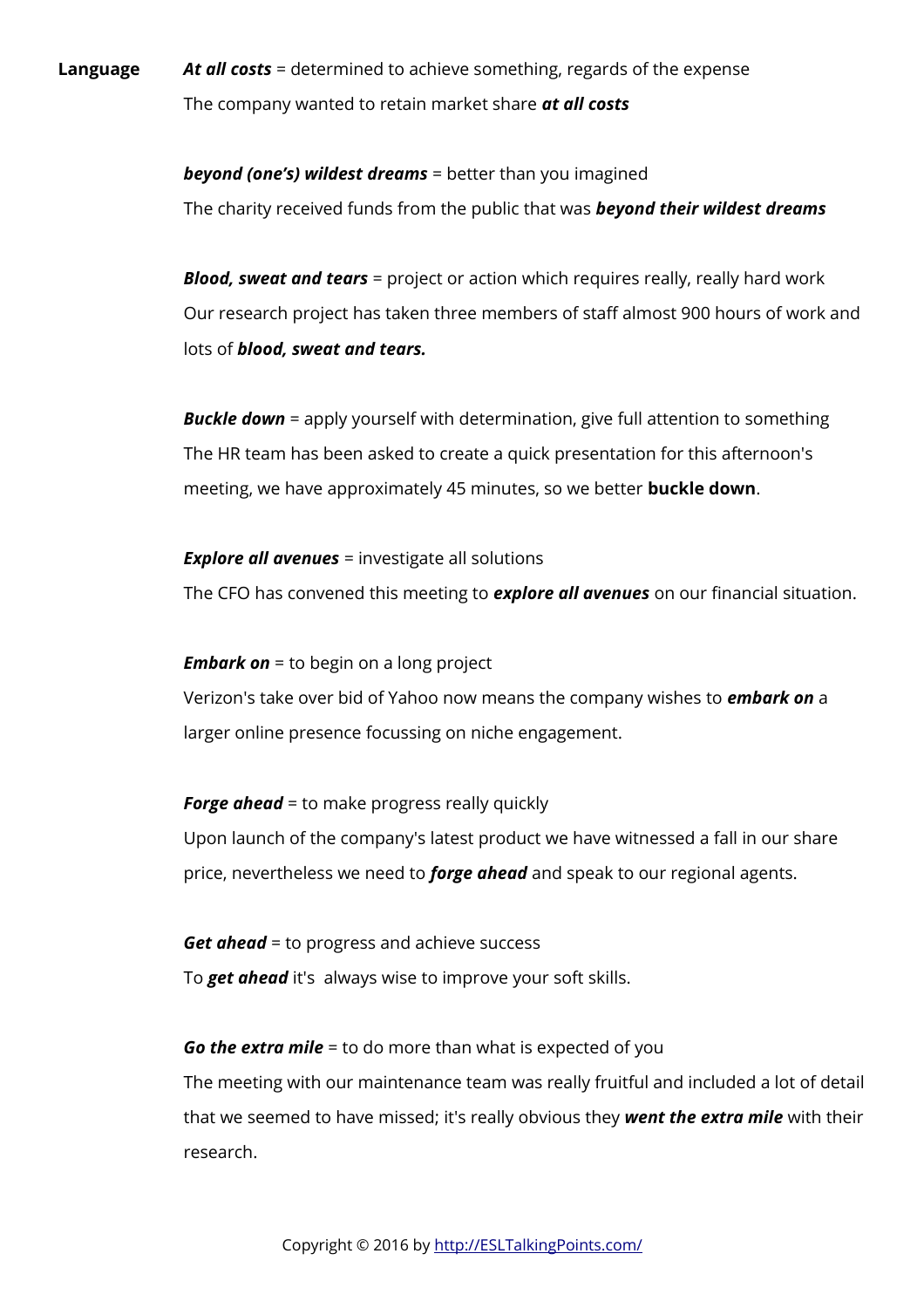## **Article Ambition Is Just Another Word Until You Act**

True ambition is not dreaming and talking about what you want to achieve. Ambition is knowing where you want to go, how you are going there, and doing what it takes to reach your goal. The key is to combine ambition, which means desire, with initiative, which means action.

Ambition is a sanctified ideal in the folklore of successful careers. Just as the commonly uttered phrase – "She has always had a lot of ambition" – evokes a degree of respect and admiration, it prove to be an inherently unstable force. Ambition may be embraced or ignored; used or abused. It can even become an excuse for failure. It all depends on how it is employed.

There are lessons to be learned from the way Harry Kluwe managed his ambitions. Harry had been in his job for less than a year, but he was already restless and frustrated by what he saw as his lack of progress.

"I am ambitious," he told everyone who would listen to his complaining. "I will be a success, but I'll never make it doing little insignificant things day in and day out. I could do a lot more; they just won't give me a chance."

Joe, his supervisor, believed Harry had the potential to succeed, but knew he was under-performing and creating a problem for the entire staff with his constant complaining. Joe called the young man in for a performance evaluation. The meeting soon turned into a confrontation when Harry began to push his case within a few minutes.

"I am still doing the same old things. I know I'm paid less than the others in the department. It's just not fair," he began, ignoring the compliments he had been handed at the beginning of the conference.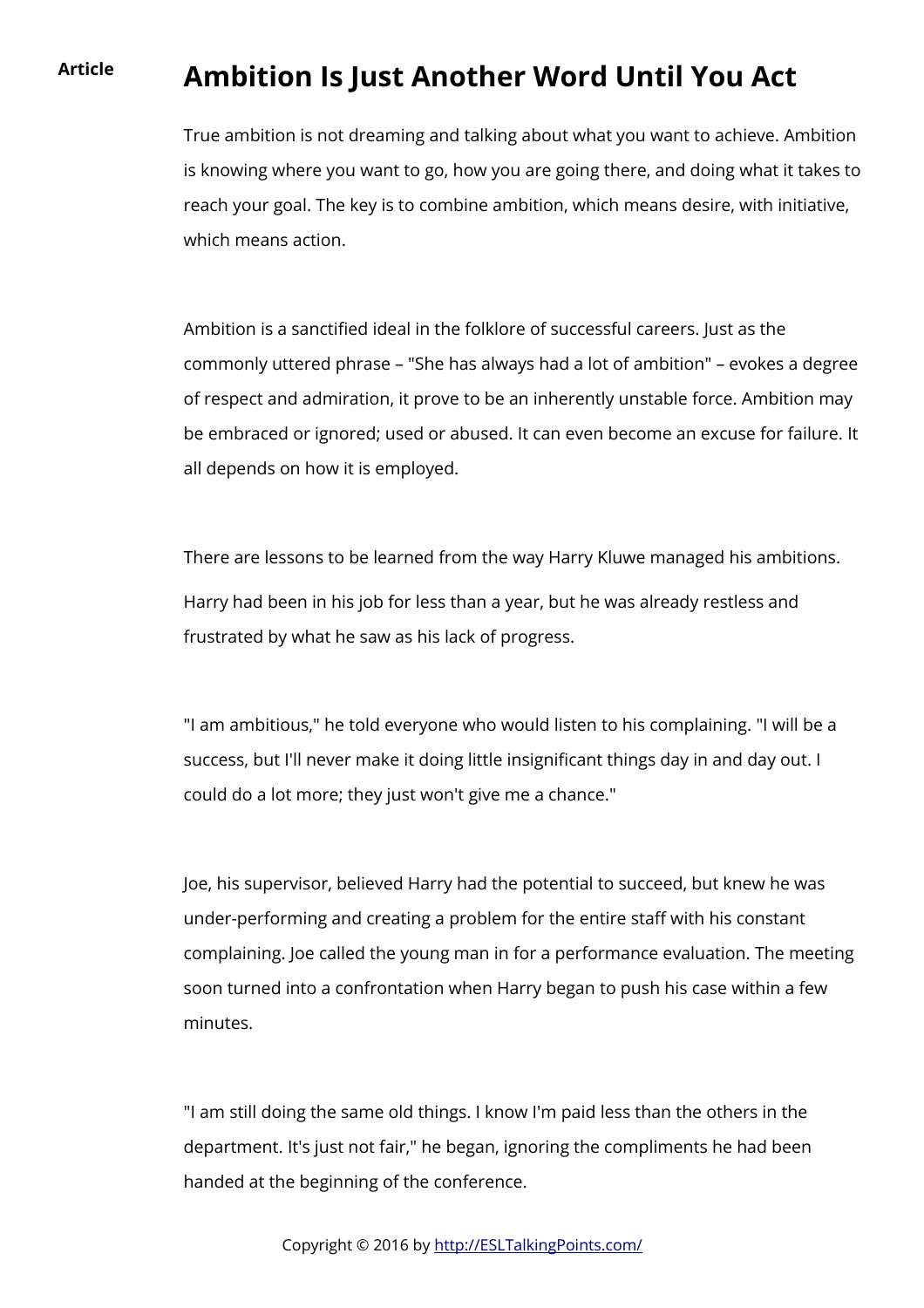"Harry, you have been with us for only eleven months," Joe replied. "You are the newest salesman; everyone else has been here at least three years. They've worked their way up the ladder."

"You are making reasonable progress, but, let's face it, you are still short on experience. Give it a little time". Joe complimented Harry again and went on to suggest that his work habits needed some improvement.

"Harry, you are late most mornings, and you are out of here right at five o'clock. And, frankly, I think you could improve your performance by devoting a little time at nights and on weekends to learning more about your job. I'm not asking for blood, sweat and tears, I am seeking a a go-getter attitude."

"You are not being fair," Harry bristled. "The company is not paying me as much as it pays the rest of you. I work the hours you pay me for, sure, I know you and the others stay late, but I don't have anything to do; and besides, as I told you, I am not married to this company. If you pay me, I will show you what I can do! I can move this company forward beyond your wildest expectations."

"Harry went on to spell out his expectations. "I'm on the fast track. I expect to be a Group Manager in six months at all costs. I just can't wait around forever.

"Joe saw the discussion was a dead end despite exploring all avenues, but he still believed Harry had potential. He made what he thought was a fair offer and embarked on a new bespoke training scheme.

"Let's speed up your learning curve, you can work with Bill Davis as his assistant. You will gain a lot from his experience and hopefully get ahead in the department. We'll